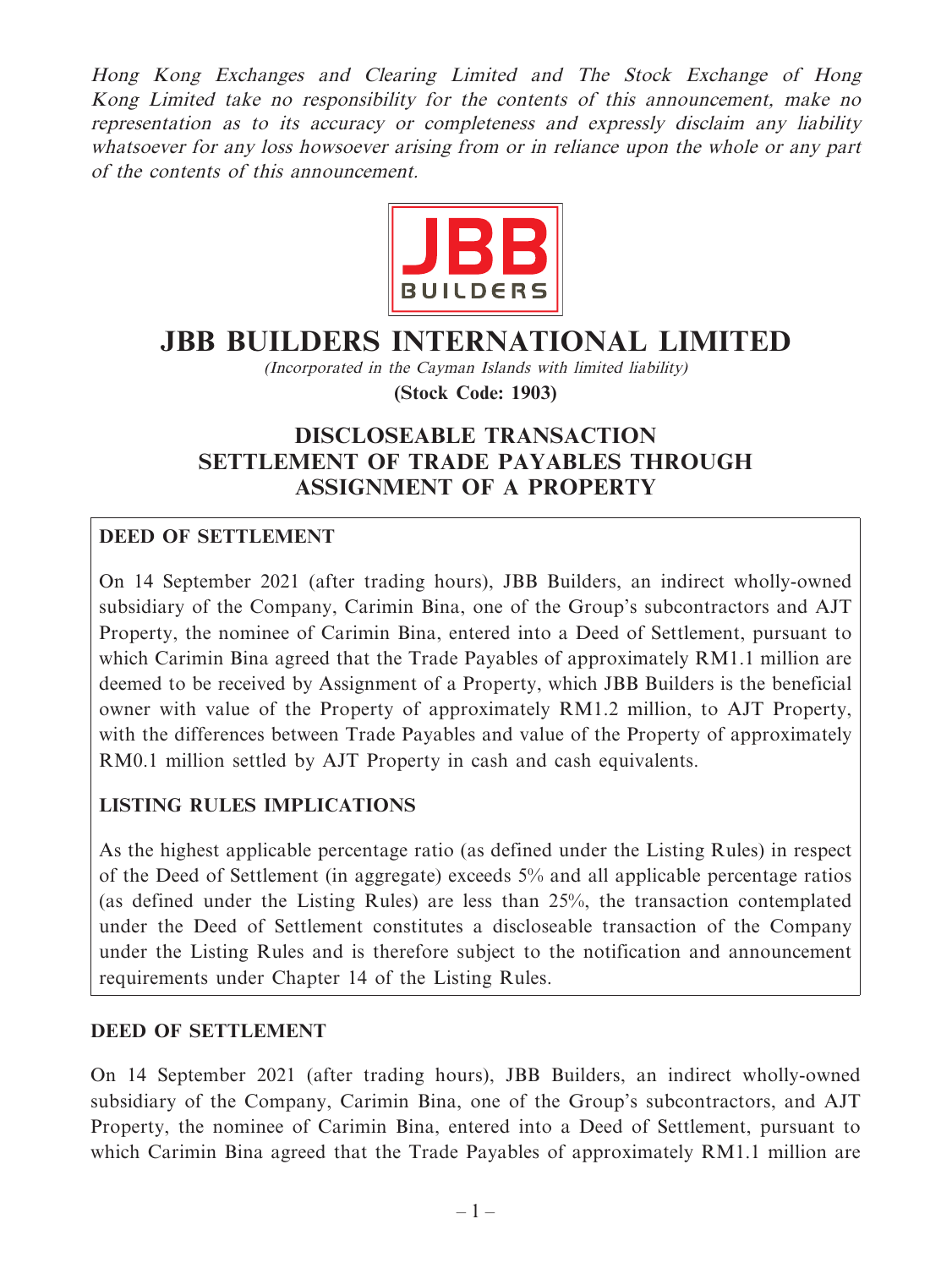deemed to be received by Assignment of a Property to AJT Property, with the differences between Trade Payables and value of the Property of approximately RM0.1 million settled by AJT Property in cash and cash equivalents. The principal terms of the Deed of Settlement are disclosed as below:

## **Parties**

- (1) JBB Builders
- (2) Carimin Bina
- (3) AJT Property

## **Subject Matter**

The Property is a leasehold three storey shop office located in the Mukim of Pantai Timur, Kota Tinggi, Johor, Malaysia, with total land area of approximately 1,440 square feet and built-up area of approximately 4,135 square feet.

Reference is made to the Company's announcement dated 19 February 2020 relating to the acquisition of 40 properties to set off certain trade receivables. The Property is 1 out of the aforesaid 40 properties, and the carrying value of the Property amount to approximately RM0.9 million as at 30 June 2021.

## **Effective Date**

14 September 2021 (after trading hours)

## **Nature and terms of Deed of Settlement**

- (1) Upon execution of the Deed of Settlement, Trade Payables amounted to approximately RM1.1 million and value of the Property amounted to approximately RM1.2 million shall be treated by the parties as fully settled whereupon:
	- i. JBB Builders shall be treated and regarded to have paid Carimin Bina in full for the Trade Payables by the Assignment of a Property to AJT Property; and
	- ii. AJT Property shall pay JBB Builders the differences between Trade Payables and value of the Property of approximately RM0.1 million in cash and cash equivalents and thereafter be treated and regarded to have paid JBB Builders in full for the value of the Property; and
- (2) Upon execution of the Deed of Settlement:
	- i. AJT Property shall have all the rights, titles, benefits and interest in the Property; and
	- ii. AJT Property has agreed to accept the Assignment of a Property.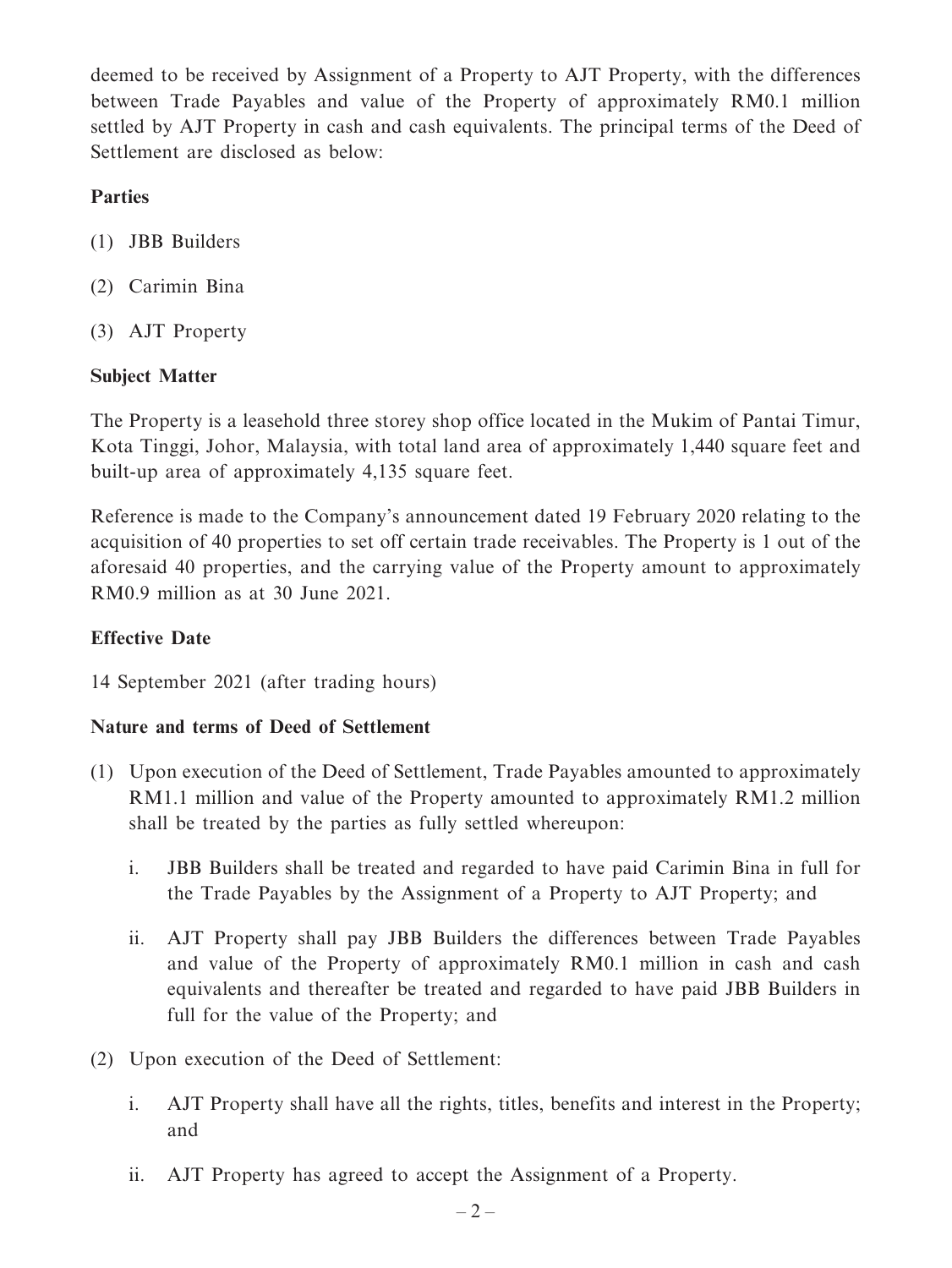## **Value of the Property for setting off Trade Payables**

The value of the Property for setting off the Trade Payables amount to approximately RM1.2 million which was determined after arm's length negotiation among JBB Builders, Carimin Bina and AJT Property on normal commercial terms with reference to, among other things the valuation of the Property as at 30 June 2021 of approximately RM0.9 million conducted by an independent professional property valuer appointed by the Group, the value of the Property JBB Builders obtained on 19 February 2020 with consideration of approximately RM1.0 million, and the original market listing price of approximately RM1.2 million.

## **REASONS FOR AND BENEFITS OF ENTERING INTO THE DEED OF SETTLEMENT**

As at 31 August 2021, the aggregate outstanding trade payables to Carimin Bina amounted to approximately RM1.1 million. It is mutually agreed that the Property is to be assigned to AJT Property as partial settlement of the outstanding trade payables.

The Directors are of the view that by entering into the Deed of Settlement, part of the Group's outstanding trade payables could be settled and at the same time the Group will realise the value of the Property. Carimin Bina ceases to be exposed to the credit risk associated with such outstanding trade payables. The Group can also maintain business relationship with Carimin Bina and further corporate in construction projects in future.

The Board has approved the Deed of Settlement and the transaction contemplated thereunder. In addition, the Board considers that the Deed of Settlement and the terms thereof are fair and reasonable and on normal commercial terms or better and in the interests of the Company and the Shareholders as a whole.

## **FINANCIAL IMPACT OF THE DEED OF SETTLEMENT**

Immediately after the execution of the Deed of Settlement, Trade Payables of approximately RM1.1 million will be set off by the derecognition of non-current deposits paid for acquisition of the investment property of approximately RM0.9 million and approximately RM0.1 million will be paid by AJT Property to JBB Builders for the settlement of the differences between Trade Payables and value of the Property. Approximately RM0.3 million will be recorded as a gain on disposal. The actual gain in connection with the Deed of Settlement will be subject to the final cost to be incurred, including the legal fees, professional fees and tax impact arising from the Deed of Settlement.

Other than the above-mentioned items, the Board considers that there will be no material adverse impact on its financial position and on the business and operation of the Group.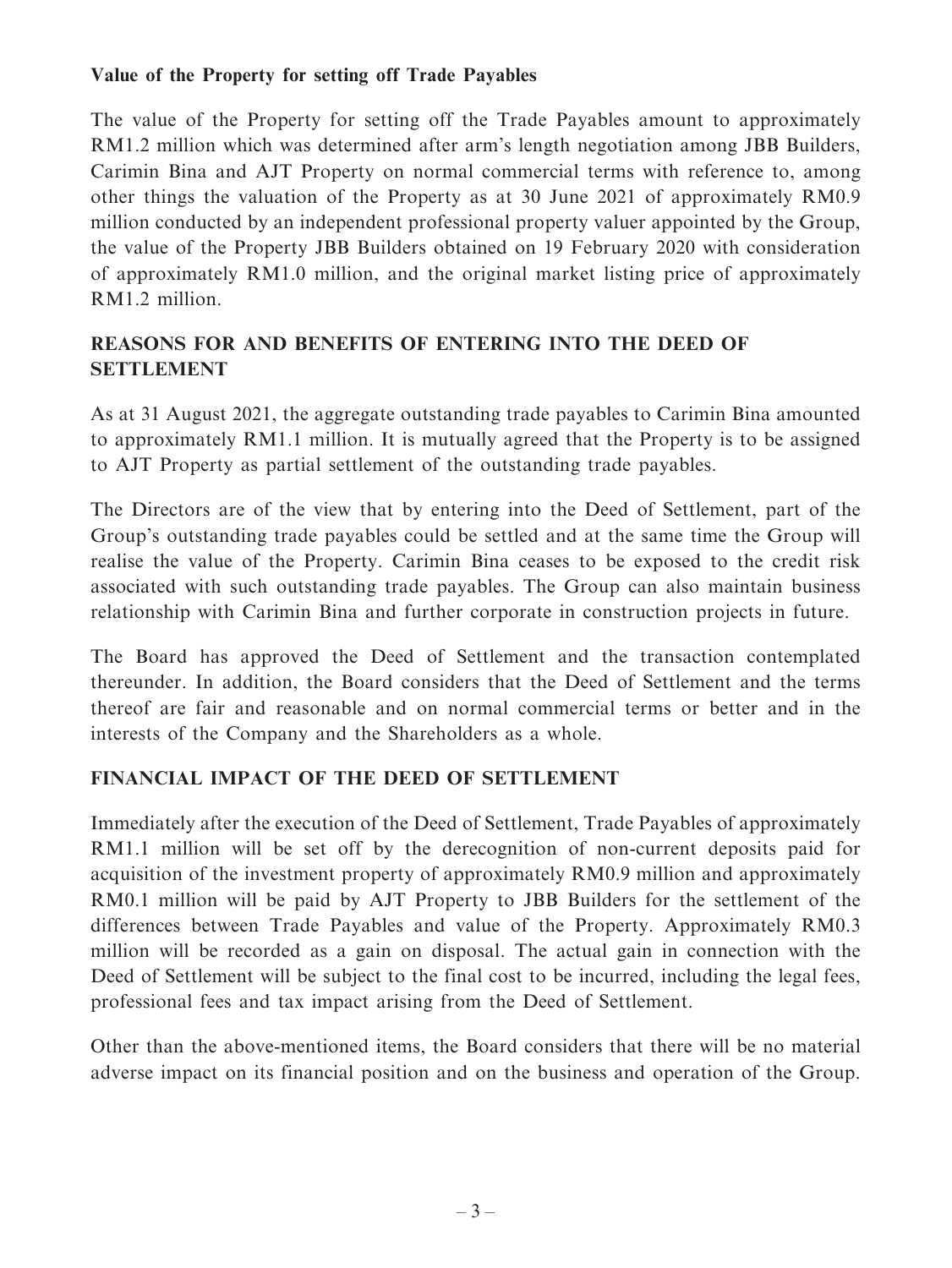## **LISTING RULES IMPLICATIONS**

As the highest applicable percentage ratio (as defined under the Listing Rules) in respect of the Deed of Settlement (in aggregate) exceeds 5% and all applicable percentage ratios (as defined under the Listing Rules) are less than 25%, the Deed of Settlement constitutes a discloseable transaction of the Company under the Listing Rules and is therefore subject to the notification and announcement requirements under Chapter 14 of the Listing Rules.

#### **GENERAL**

The Group is principally engaged in the business of marine construction and building and infrastructure services.

JBB Builders is a company incorporated in Malaysia with limited liability on 4 May 1996 and an indirect wholly-owned subsidiary of the Company. It mainly engages in the business of marine construction, building and infrastructure services.

Carimin Bina is a company incorporated in Malaysia with limited liability on 21 December 2004 and mainly engages in the business of general contracting work and trading of geosynthetic products. It is 60% directly owned by Carimin Petroleum Berhad, a company whose shares are listed on the Main Market of Bursa Malaysia, and indirectly owned by as to 38% and 2% by Mr. Wan Hamdan Bin Wan Embong and Ms. Fauziah Binti Mohd Arof, respectively.

AJT Property is a company incorporated in Malaysia with limited liability on 17 September 2019 and mainly engages in business of buying, selling, renting and operating of self-owned or leased real estate. It is 0.1% directly owned by Mr. Ang Wei Sheng and indirectly owned by as to 12.24%, 12.74%, 12.49%, 12.49%, 18.72%, 6.24%, 12.24% and 12.74% by Ms. See Kwee Cheok, Mr. Tai Eng Soon, Mr. Ang Wei Sheng, Ms. Teo Sew Chang, Ms. Yek Me Hua, Ms. Ang Wei Wen, Ms. Soo Hoo Tsui Chin and Mr. Jee Ming Ze, respectively.

To the best of the Directors' knowledge, information and belief having made all reasonable enquiry, Carimin Bina and AJT Property and their respective ultimate beneficial owners are third parties independent of the Company and its connected persons.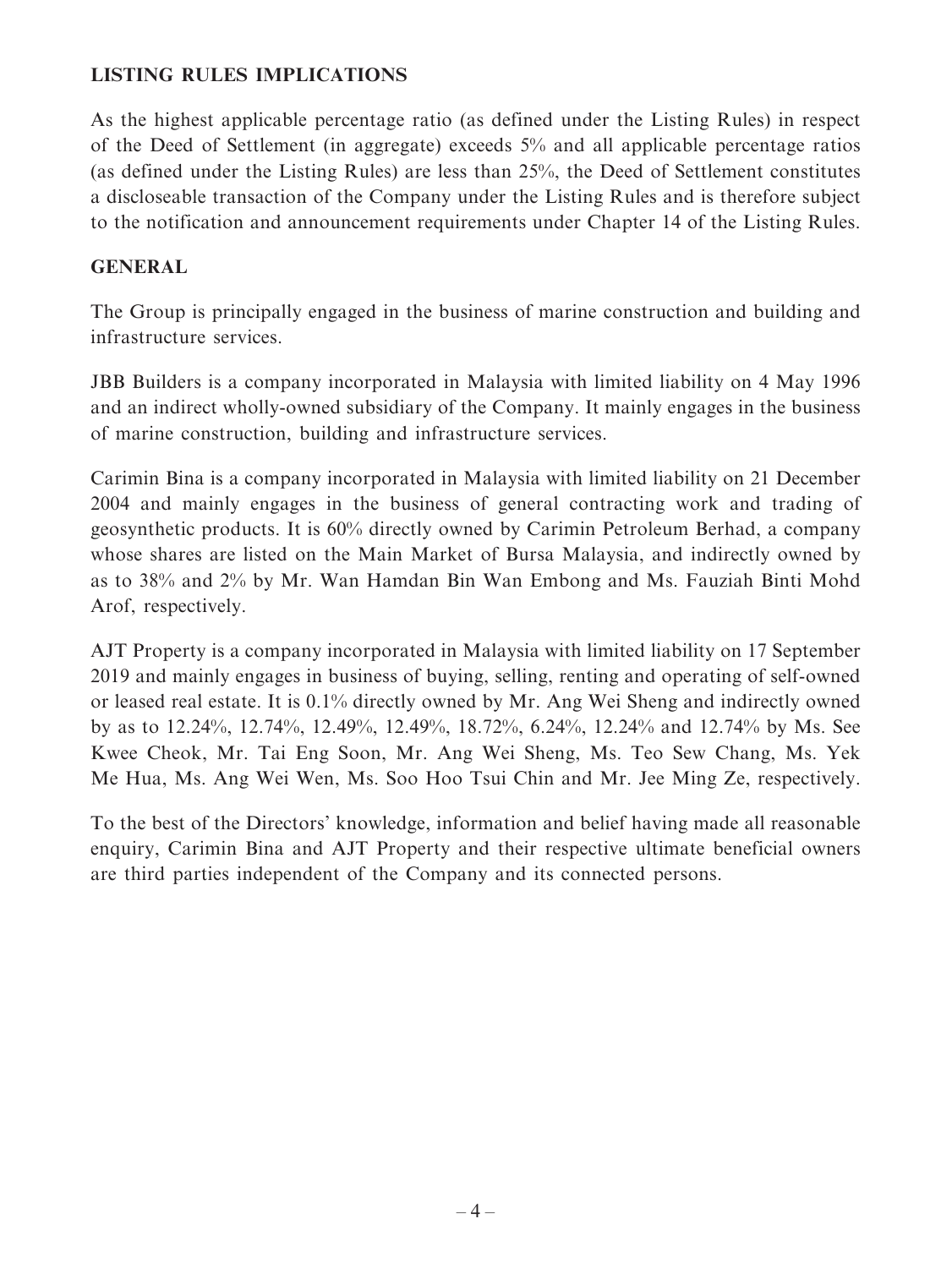## **DEFINITIONS**

In this announcement, unless the context otherwise requires, the following expressions shall have the following meanings:

| "AJT Property"             | AJT Property Sdn. Bhd., a company incorporated in<br>Malaysia with limited liability on 17 September 2019                                                                                                  |
|----------------------------|------------------------------------------------------------------------------------------------------------------------------------------------------------------------------------------------------------|
| "Assignment of a Property" | assignment of all the right, title, benefit, interest and<br>ownership of the Property to AJT Property                                                                                                     |
| "Board"                    | the board of Directors                                                                                                                                                                                     |
| "Carimin Bina"             | Carimin Bina Sdn. Bhd., a company incorporated in Malaysia<br>with limited liability on 21 December 2004                                                                                                   |
| "Company"                  | JBB Builders International Limited, a company incorporated<br>in the Cayman Islands with limited liability and the shares<br>of which are listed on the Stock Exchange                                     |
| "connected persons"        | has the meaning ascribed thereto under the Listing Rules                                                                                                                                                   |
| "Deed of Settlement"       | the deed of settlement dated 14 September 2021 entered<br>into among JBB Builders, Carimin Bina and AJT Property<br>in relation to the set off of the Trade Payables through<br>Assignment of the Property |
| " $Director(s)$ "          | the director(s) of the Company                                                                                                                                                                             |
| "Group"                    | the Company and its subsidiaries (as the same is defined<br>in the Companies Ordinance (Chapter 622 of the Laws of<br>Hong Kong))                                                                          |
| "JBB Builders"             | JBB Builders (M) Sdn. Bhd., a company incorporated<br>in Malaysia with limited liability on 4 May 1996 and an<br>indirect wholly-owned subsidiary of the Company                                           |
| "Listing Rules"            | the Rules Governing the Listing of Securities on the Stock<br>Exchange                                                                                                                                     |
| "Property"                 | beneficial ownership of the 1 unit of three storey shop office<br>located in the Mukim of Pantai Timur, Kota Tinggi, Johor,<br>Malaysia, to be assigned under the Deed of Settlement                       |
| " $RM"$                    | Ringgit Malaysia, the lawful currency of Malaysia                                                                                                                                                          |